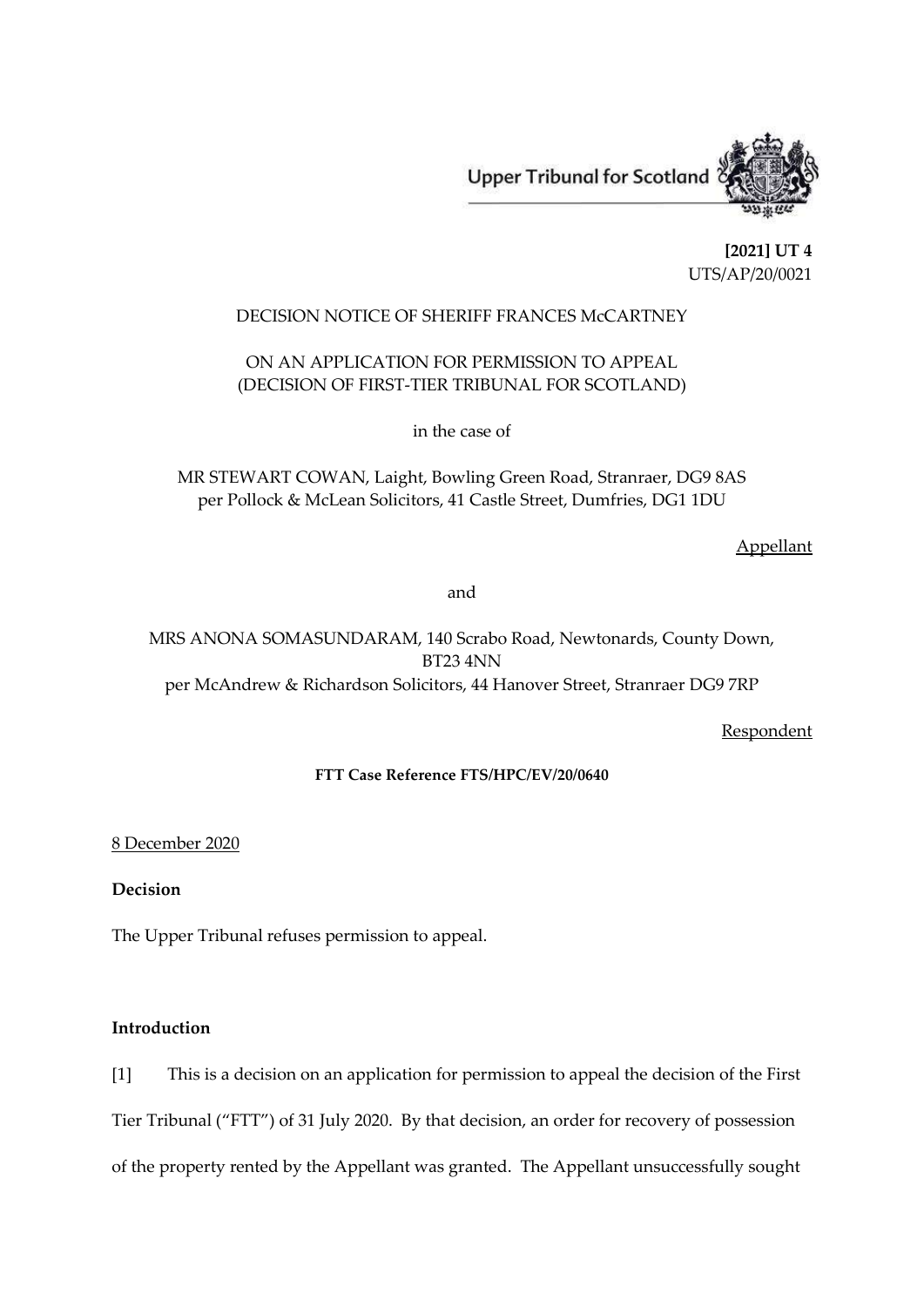permission to appeal that decision from the FTT. Permission was refused by the FTT on 3 September 2020. The Appellant then sought permission to appeal from the Upper Tribunal. The Appellant drafted those grounds himself, but by the time of the hearing on permission to appeal, he was represented by Ms Raymond.

[2] The Respondent makes much in opposition to the granting of permission that the Appellant is now raising matters not raised before the FTT. The written application, drafted by the Appellant himself, sought permission on (i) there was a verbal agreement that the Appellant could stay in the property whilst the Respondent's mother was alive and (ii) that the FTT found in fact that the ish date of the tenancy was reached, and the FTT were wrong in the conclusion they reached. By the time of the hearing on permission, and with Miss Raymond now instructed, the focus of the application for permission had changed. Miss Raymond sought permission on the following grounds (i) that the FTT assumed it had no discretion to grant the eviction, but in fact, under a proper application of the Coronavirus (Scotland) Act 2020 ("the 2020 Act"), the FTT did have discretion and (ii) reliance on incorrect ish date. Miss Raymond indicated she was no longer seeking permission on question of whether there was a verbal agreement between the parties regarding the period that the Appellant could stay in the property. She conceded that neither matter was before the FTT in respect that either issue was the subject of detailed argument. However, she sought permission on the basis that the FTT made findings in fact on both matters, and as the Appellant was at that stage unrepresented, some latitude should be allowed.

[3] At the hearing on permission to appeal, Miss Raymond sought permission on two grounds. Firstly, it was her submission that the FTT considered it had no discretion in making the order for eviction, and secondly, that the FTT erred in the ish date that applied to the tenancy. Miss Raymond did not seek permission on the grounds relating to whether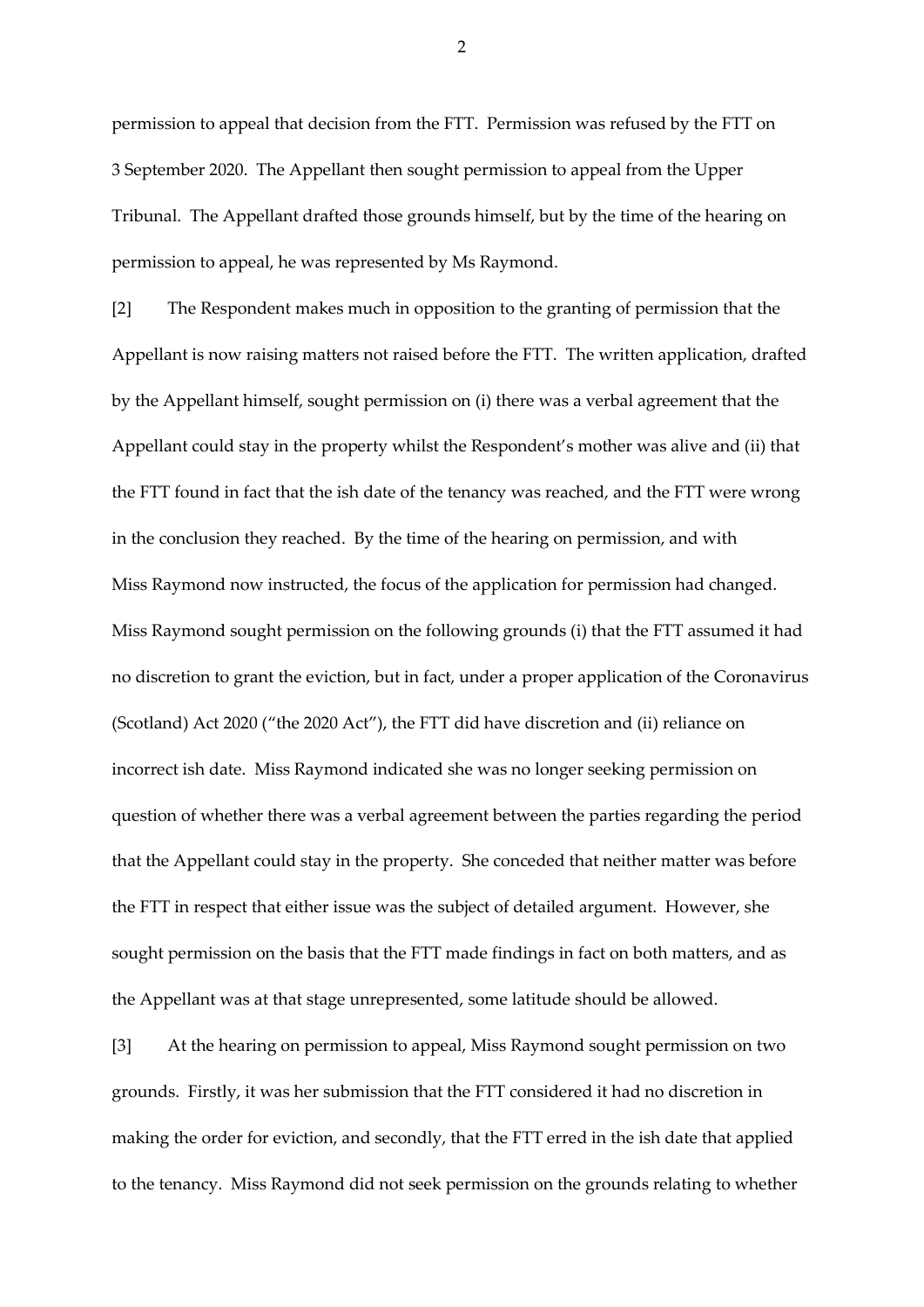there was an agreement between the parties that the Appellant could remain in the property whilst the Respondent's mother was alive.

[4] Permission was opposed by Ms Richards. Neither of these matters were properly canvassed before the FTT. Accordingly the appeal on either ground was no competent. It was a delaying tactic by the Appellant. But moreover there was no merit on either point. There had been a previous case before the FTT. The Appellant was well aware the FTT had given an obiter indication of the ish date in those proceedings. If leave to appeal were to be granted, it would not be a proper exercise of the appeal function of the Upper Tribunal.

#### **Grounds of appeal**

[5] Permission is now sought on two grounds. Firstly, that the FTT erred in the ish date that applied to the tenancy, and secondly that the FTT erred by assuming that the repossession was mandatory rather than discretionary, due to the 2020 Act.

### **Discussion**

[6] Before considering the proposed grounds of appeal that arise in this case, it is important to reiterate the purpose of the UT. The UT has a remit to determine appeals from the FTT. That does not equate to a rehearing of the case, or a second hearing considering the same matters. It is not the function of the UT to retake a lawful decision of the FTT, simply because the FTT might have come to a different decision better suited to the losing party. It is the role of the FTT to make the determination on the relevant facts of the case, and those are the facts that govern any consideration of the case by the UT, unless an Appellant can show that the findings in fact made by the FTT should not, in law, have been made. That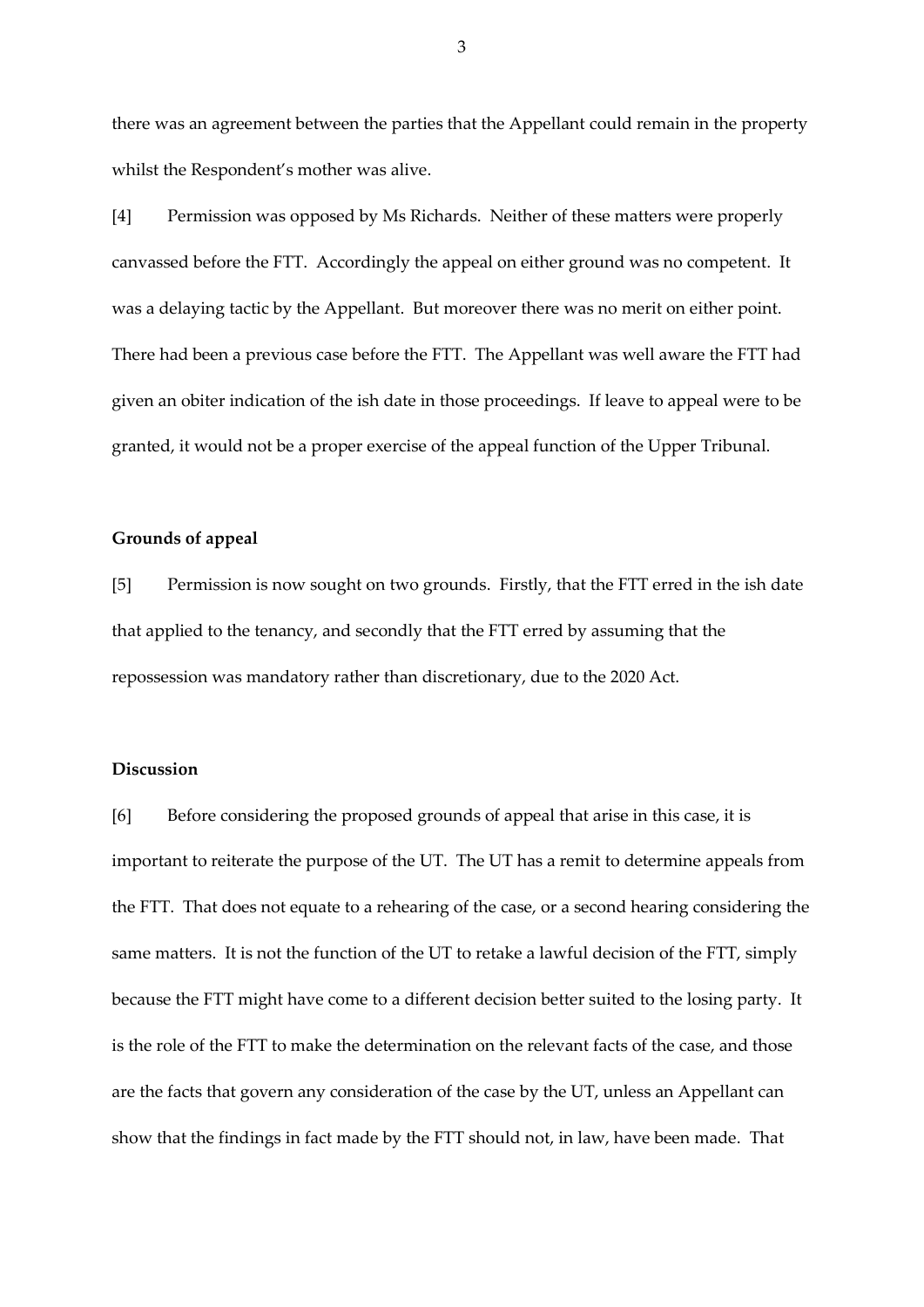only arises in very particular circumstances, where, for example, an Appellant can show that there was no evidence or information before the FTT that supports a particular finding.

[7] In order to obtain leave to appeal, an Appellant must show that there are arguable grounds of appeal (s 46 (4) of the Tribunal (Scotland) Act 2014). Whilst this, or a similar phrase has been considered on a number of cases (see for example, the summary of such phrases and their application in paragraph 9 of *Czerwinski* v *HMA* 2015 SLT 610) in a practical sense the Appellant must show a real issue for the UT to grapple with.

[8] Despite the submission from the respondent, it is competent for leave to appeal to be granted on grounds not argued before the FTT (see *Advocate General for Scotland* v *Murray Group Holdings Limited* 2016 SC 201 at paragraph 39). However, as Lord Drummond Young set out, the UT should be slow to allow such an appeal, particularly where additional findings in fact are required, and should not do so if unfairness results.

[9] With that in mind, I now turn to the issues arising in this case.

[10] Miss Raymond was realistic when seeking permission on the basis of an error in the ish date. It was not a matter that was argued before the FTT. The Respondent's application to the FTT referred to bringing the tenancy to an end on 4 February 2020. The FTT made a finding in fact that the tenancy terminated on 4 February 2020 (finding in fact 4). Mr Cowan did not seek to raise any issue regarding the ish date before the FTT. It is difficult to see that in those circumstances any appeal can arise, given that in particular, the question of the operation of the correct ish date is fact specific. Agents were agreed that the calculation of the correct ish date rests on the calculation of the correct commencement date of the lease. That depends on the particular wording of the lease. The FTT made a finding regarding the ish date. The correct ish date in any particular lease is fact specific. Miss Raymond was not able to point to a specific error by the FTT in its interpretation of the lease.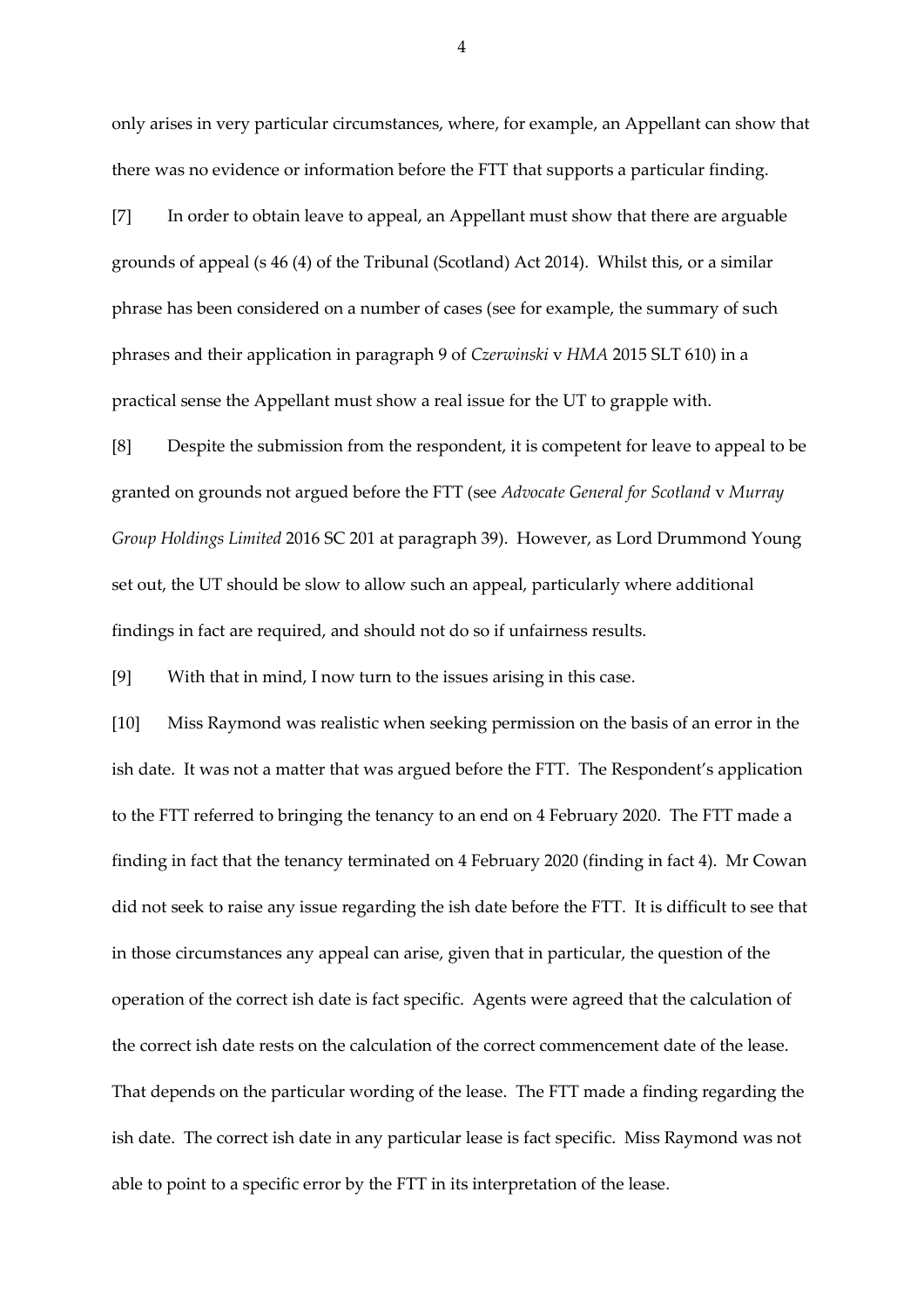[11] Whilst I accept that an appeal on the issue of the ish date could be competent (it not having been argued before the FTT), even if there was an error by the FTT that gives rise to an error in law and arguable grounds before the UT, the UT would be likely to require further findings in fact. I am not persuaded that there is any merit in the appellant's arguments regarding the ish date. I am also not persuaded it would be fair to the respondent, given that the ish date is a fact sensitive matter, and it would be likely that further evidence would be required to determine the matter.

[12] Permission is therefore refused on the ground sought relating to the ish date.

[13] That leaves the issue as to whether or not the FTT had discretion to grant the eviction. I appreciate that Mr Cowan did not seek to persuade the FTT as to the impacts of the 2020 Act on his specific circumstances. But it is clear to me that the FTT worked on the basis that there was no discretion arising in their decision. At paragraph 5 of its decision, the FTT noted that there had been a discussion regarding the legal effect of section 33 and its mandatory nature, noting the FTT "explained to the Respondent by the Tribunal, that, provided the requisite notices had been served correctly, the Tribunal had no discretion over whether or not to grant the order." Further paragraph 7 states:

"Section 33 of the Act provides that the Tribunal shall make an order for possession if it is satisfied that the short assured tenancy has reached its finish and that tacit relocation is not operating….. in the circumstances, the Tribunal must grant the order sought."

[14] Accordingly, it is clear the FTT determined the matter before it on the basis it had no discretion but to grant the eviction.

[15] Ms Raymond argues that the effect of the 2020 Act is to give the FTT discretion as to whether to grant the eviction. Paragraph 3 (4) of Schedule 1 to the 2020 Act amends section 33 of the Housing (Scotland) Act 1988 by making mandatory grounds for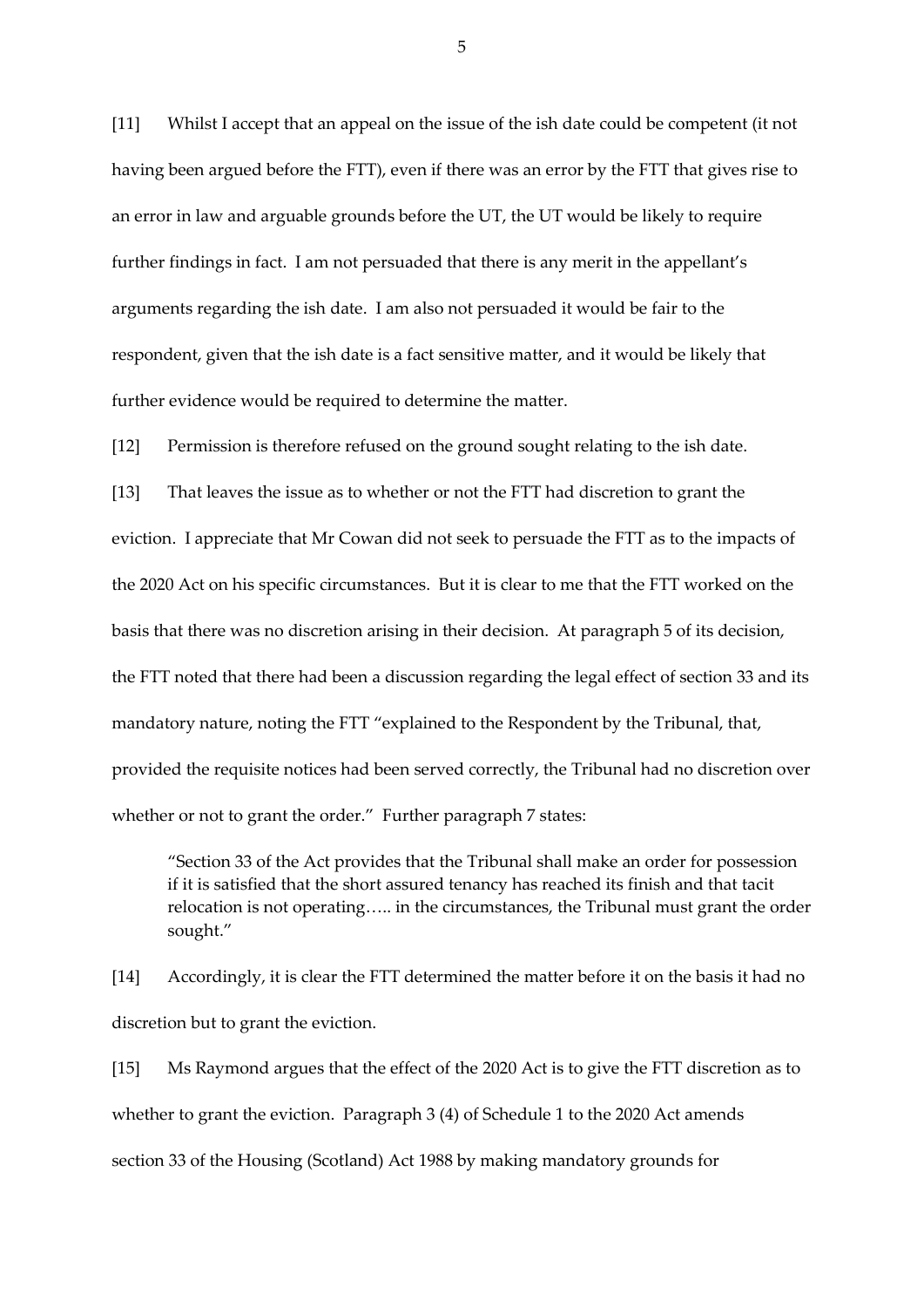repossession of a tenancy discretionary. However, such a modification is subject to paragraph 3 (1), which reads:

"3(1) The Housing (Scotland) Act 1988 applies, in relation to a notice served on a tenant under section 19 or 33(1)(d) of that Act while this paragraph is in force, in accordance with the modifications in this paragraph."

[16] The notice to quit was dated 26 July and served on the Appellant on 27 July 2019. It appears his position is that he did not receive it, but position appears to have been rejected by the FTT who made a finding that the notice to quit was served on 27 July 2019 (finding in fact 2). The notice to quit sought possession on or before 4 February 2020.

[17] For the Appellant's argument to succeed, it must be that the notice to quit is served during the currency of the 2020 Act. The Scottish Parliament passed the legislation on 1 April 2020 and received Royal Assent on 6 April 2020. The notice was served over 6 months prior to the 2020 Act coming into force. Whilst there may have been room for argument about whether "a notice served" might include the period in which a tenant is warned of the recovery of possession (ie the notice period itself), there can be no room for ambiguity in this case. The notice to quit expired on 3 February 2020. Under any meaning of the phrase "a notice served" it cannot be argued that the modifications to Housing (Scotland) Act 1988 apply. The notice had expired and the landlords were entitled to recover possession of the tenancy. The Appellant not being willing to leave voluntarily, an application was lodged with the FTT in or around 21 February 2020. Accordingly, there are no prospects of success in relation to the second of the Appellant's arguments for leave to appeal, and leave is refused.